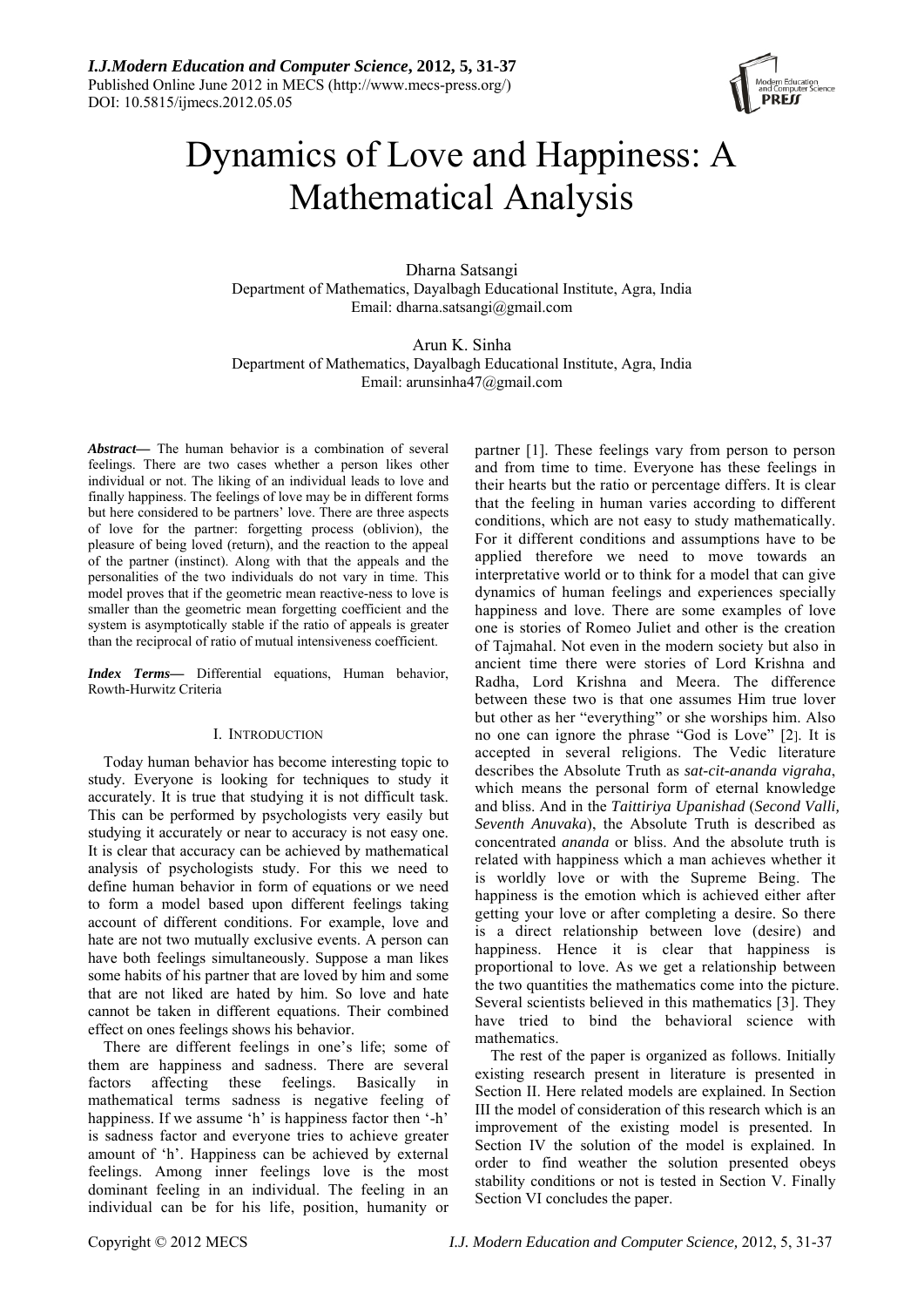## II. EXISTING ART

Ever since Newton introduced differential calculus, dynamical phenomena in Physics, Chemistry, Economics and all other sciences have been extensively studied by means of differential equations. Surprisingly, one of the most important problems concerning our lives, namely the dynamics of love between two persons, has been studied via system dynamics methodology. In his one page paper Strogatz [4] describes how the classical topic of harmonic oscillations can be taught to capture the attention of students. He suggested consideration of "a topic that is already on the minds of many college students: the time evolution of a love affair between two people". The model proposed by Strogatz is definitely unrealistic because it does not take into account the appeal of the two individuals. Thus Strogatz's model, though it layed the foundation of study of human romantic relationship, does not explain why two persons who are initially completely indifferent to each other develop a love affair.

In 1998, Rinaldi [5] in his paper proposed a more realistic, although it is still a minimal model. Three aspects of love dynamics are taken into account: the forgetting process (oblivion), the pleasure of being loved (return), and the reaction to the appeal of the partner (instinct). These three factors are assumed to be independent and are modeled by linear functions. The resulting model is a linear dynamical system, which turns out to be positive if the appeals of the two individuals are positive. The theory of positive linear systems can therefore be applied to this model and gives quite interesting results. Some of them describe the dynamic process of falling in love, i.e. the transformation of the feelings, starting from complete indifference (when two persons first meet) and tending towards a plateau. Other results are concerned with the influence that appeal and individual behavior have on the quality of romantic relationships.

Rinaldi considered three phenomenon namely, oblivion, return, and instinct. The first gives rise to a loss of interest in the partner, and explains, for example, the typical decay of *xi*, which takes place after the death or estrangement of *j*,  $i \neq j$ . By contrast, the second and the third are sources of interest. Moreover, the return increases with the love of the partner, while the interest is sensitive only to appeal (physical, intellectual, financial ...).

The following simplifying assumptions are also made. First, the appeals and the personalities of the two individuals do not vary in time: this rule out again, learning and adaptation processes which are often important over a long range of time [6, 7]. Thus, the model can only be used for short periods of time (months/years), for example in predicting if a love story will be characterized by regular or stormy feelings. Second, synergism is assumed to be negligible, i.e. Oblivion and return depend only upon one state variable. Finally, all mechanisms were supposed to be linear. The result was the following model:

$$
\frac{dx_1}{dt} = -\alpha_1 x_1(t) + \beta_1 x_2(t) + \gamma_1 A_2,
$$
  

$$
\frac{dx_2}{dt} = -\alpha_2 x_2(t) + \beta_2 x_1(t) + \gamma_2 A_1,
$$

where  $\alpha_i$ ,  $\beta_i$  and  $\gamma_i$ , as well as the appeals  $A_i$ , are constant and positive parameters. The negative term  $-\alpha_i x_i(t)$ , due to oblivion, says that the love of *i*, in the absence of the partner *j*, decays exponentially  $x_i(t) = x_i(0) \exp(-\alpha_i(t))$ . The second term  $\beta_i x_i(t)$ is the return, and the third  $\gamma_i A_j$  is the reaction to the partner's appeal. Thus, each person is identified by four parameters: the appeal  $A_i$ , the forgetting coefficient  $\alpha_i$ and the reactive-ness  $\beta_i$  and  $\gamma_i$  to the love and appeal of the partner.

Under suitable assumptions on the behavior of the individuals, the model turns out to be a positive linear enjoying, as such, a number of remarkable properties, which are in agreement with common wisdom on the argument. These properties are used to explore the consequences that individual behavior can have on the community structure. The main result along this line is that individual appeal is the driving force that creates order in the community.

Sprott J.C. [1] in his paper presented to the Chaos and Complex system seminar in Madison, Wisconsin on February 6, 2001 discussed various models of love and happiness. Some of the models described in the paper:

### *Love model for Romeo and Juliet*

$$
\frac{dR}{dt} = aR + bJ
$$

$$
\frac{dJ}{dt} = cR + dJ
$$
where,

• R is Romeo's love for Juliet

- J is Juliet's love for Romeo (or hate if negative)
- a, b, c, d are constants that determine the "Romantic styles".

For different values of the constants there are several cases, but there are some limitations of the model:

1. It is difficult to quantify and measure love and hate.

- 2. Love is not a scalar (different types).
- 3. Parameters change in time and with the situation.
- 4. Parameters may be different for love and hate.
- 5. There are always other variables.

#### *Love Triangle Model*

Another model representing love triangle is also proposed by him

1. Romeo has a mistress, Guinevere.

2. Guinevere and Juliet don't know about one another.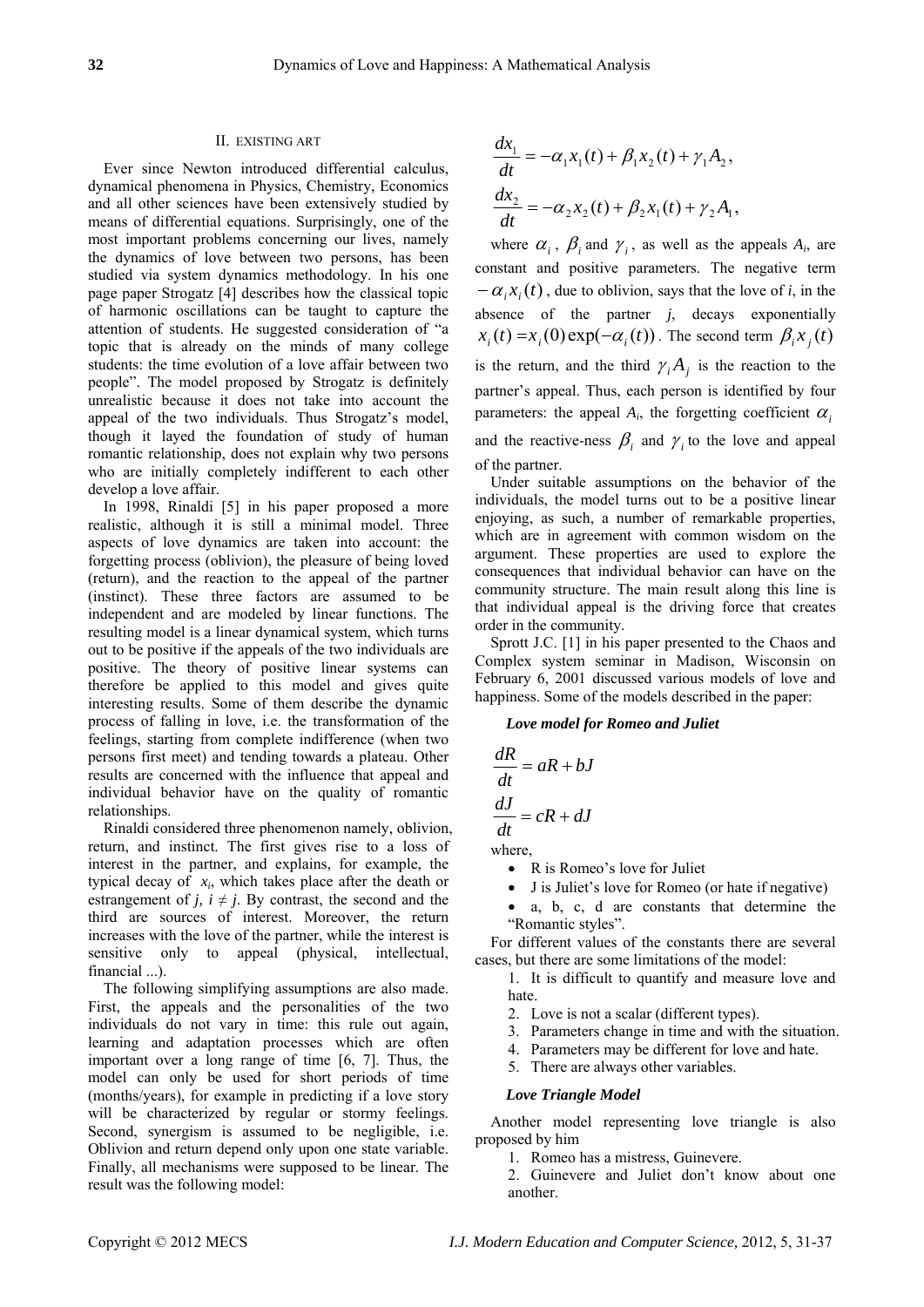3. Romeo responds to each with the same romantic style (same a and b).

4. Guinevere's hate has the same effect on his feelings for Juliet as does Juliet's love, and vice versa.

#### *Love triangle equations*

$$
\frac{dR_J}{dt} = aR_J + b(J - G)
$$
\n
$$
\frac{dJ}{dt} = cR_J + dJ
$$
\n
$$
\frac{dR_G}{dt} = aR_G + b(G - J)
$$
\n
$$
\frac{dG}{dt} = eR_G + fG
$$
\n• System is 4D (4 variables)\n• There are 6 parameters

• System is is linear (no chaos)

J. Wauer et.al **[**8**]** studied human romantic relationships via system dynamics methodology. Starting point is a time-invariant linear model of two individuals without interaction with environment. Specifically, timedependent fluctuations both in the source terms and the system parameters are introduced and examined in their consequences where also more realistic non-linear modeling is proposed and analyzed. In reality, there are short- and long-termed fluctuations of personal feelings due to, for instance, biological cycles and varying stresses from the daily job. While it is straightforward to introduce such emotional patterns into the mathematical model, it is difficult to measure parameter values quantatively.

For couples with all kinds of exotic feeling, a neverending list of new phenomena may be expected. However, the variability is to be expected to be more limited for couples of cautious individuals. One interesting effect is the cyclic change of love about a stationary center of steady love for a couple governed by linear state equations, or a so-called robust couple governed by equations with nonlinear return functions. For a fragile couple, there is second stable fixed point of stationary hate, and the cyclic behavior may occur about either of the two centers. A more complex irregular motion pattern surrounding both centers with alternating love and hate of different time spans might appear during different time periods, but it seems very seldom for cautious lover with strong damping.

#### *Happiness Model*

A sequence of models for the time evolution of one's happiness in response to external events is described. These models with added nonlinearities can produce stable oscillations and chaos even without external events. Potential implications for psychotherapy and a personal approach to life are discussed. It was proved by Sprott [1] in this paper that even the simplest linear case, can

exhibit temporal oscillations in their love for one another, so that Romeo's love R for Juliet is given by

$$
\frac{d^2x}{dt^2} + \beta \frac{dx}{dt} + \omega^2 x = F(t)
$$
  
where. (1)

 $\beta$ -Damping (rate of decay),

 $\omega$ -Natural resonant frequency of oscillation (in units of radians per unit time)

*F*(*t*) -External forces

$$
H = \frac{dx}{dt}
$$
 - Happiness

Without loss of generality, the frequency can be taken as  $\omega$ =1, which amounts to measuring time in units of

 $\frac{1}{\omega}$ . Equation (1) is the familiar expression for a

damped (if  $\beta$  > 0) harmonic oscillator describing many phenomena such as a mass on a spring, a smallamplitude pendulum, or a resonant electrical circuit. The feedback that allows oscillations is through Juliet's reaction to Romeo's love. This is the simplest dynamical model for Romeo's love and his resulting happiness.

#### III. THE PROPOSED MODEL

The model of Rinaldi [5] does not consider the effect of learning and adaptation and synergism after living together (in the case of arrange marriages in India, which have succeeded over centuries). This suggests that the emotional interaction of two individual must be considered in the modeling process.

Further, emotion of a particular individual with respect to other cannot increase infinitely. Hence emotions may

vary; we assume that it is proportional to  $x_1x_2$ 

Under the above assumption the following model is proposed

$$
\frac{dx_1}{dt} = -\alpha_1 x_1 + \beta_1 x_2 + A_2 + d_1 x_1 x_2
$$
  
\n
$$
\frac{dx_2}{dt} = -\alpha_2 x_2 + \beta_2 x_1 + A_1 + d_2 x_1 x_2
$$
 (2)

where,

 $x_1$ - measure of emotions of individual 1.

 $x_2$ -measure of emotions of individual 2.

 $\alpha$ ,  $\beta$ ,  $A$  and  $d$  are constant and positive parameters. Now we will analyze  $(2)$  using equilibrium analysis

IV. SOLUTION OF THE PROPOSED MODEL

The mod el is given as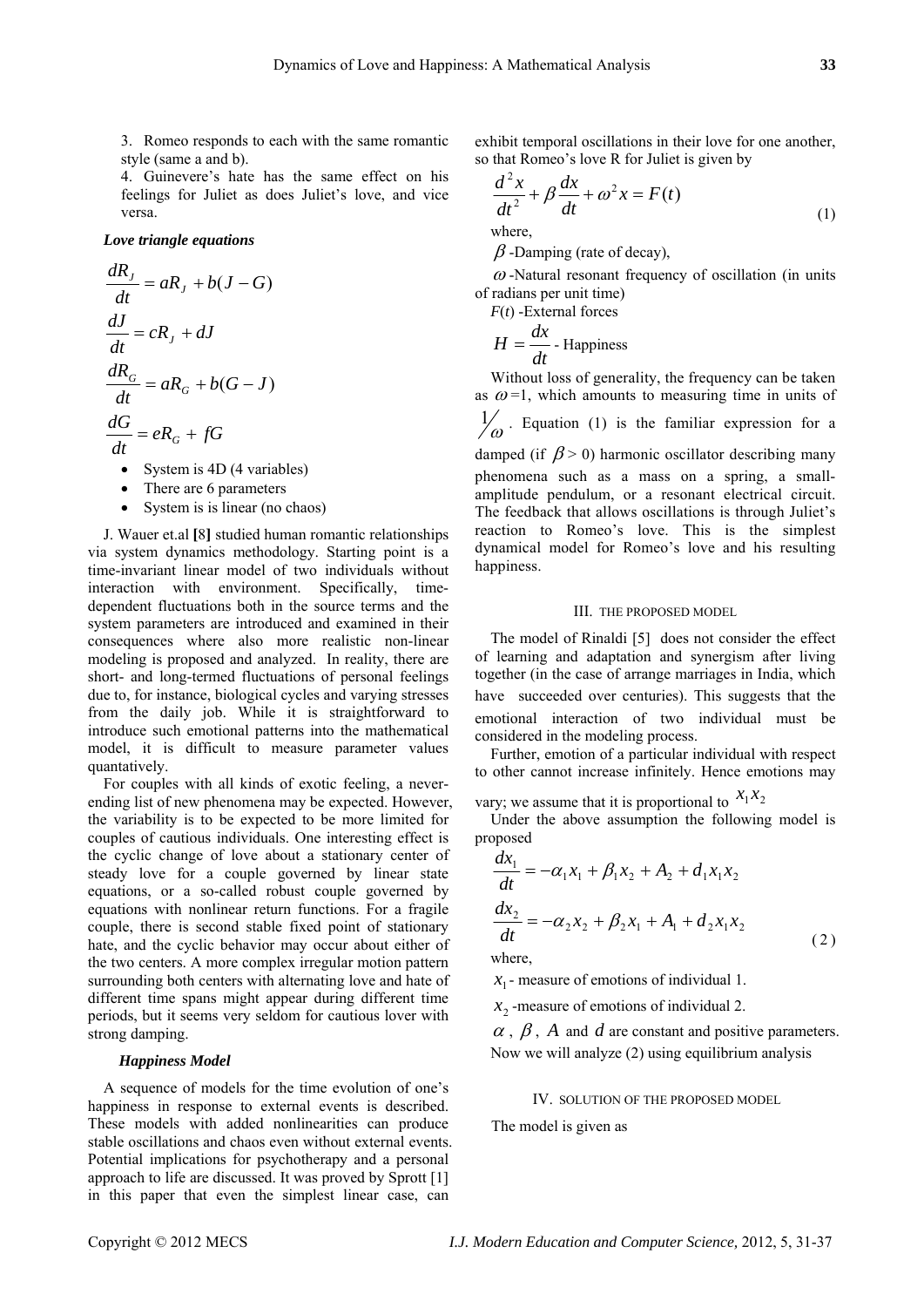$$
\frac{dx_1}{dt} = -\alpha_1 x_1 + \beta_1 x_2 + A_2 + d_1 x_1 x_2
$$
  
\n
$$
\frac{dx_2}{dt} = -\alpha_2 x_2 + \beta_2 x_1 + A_1 + d_2 x_1 x_2
$$
\n(3)

The equilibrium points of the above system are solutions of

$$
\frac{dx_1}{dt} = 0 \qquad \frac{dx_2}{dt} = 0 \tag{4}
$$

Equation (4) gives

$$
x_1 = \frac{1}{2(d_2\alpha_1 + \beta_2 d_1)} [-(A_1d_1 + \beta_1\beta_2 - A_2d_2 - \alpha_1\alpha_2)
$$
  
\n
$$
\pm \{ (A_2d_2)^2 + (\beta_1\beta_2)^2 + (A_1d_1)^2 + (\alpha_1\alpha_2)^2
$$
  
\n
$$
-2\beta_1\beta_2A_1d_1 - 2A_2d_2\alpha_1\alpha_2 - 2A_1d_1\alpha_1\alpha_2
$$
  
\n
$$
-2\beta_1\beta_2A_2d_2 - 4d_1\alpha_2A_2\beta_2 - 4A_1\alpha_1\beta_1d_2 \}^{1/2}]
$$
  
\nand

$$
x_2 = \frac{1}{2(d_1\alpha_2 + \beta_1d_2)}[-(A_2d_2 + \beta_1\beta_2 - A_1d_1 - \alpha_1\alpha_2)
$$
  
\n
$$
\pm \{(A_2d_2)^2 + (\beta_1\beta_2)^2 + (A_1d_1)^2 + (\alpha_1\alpha_2)^2
$$
  
\n
$$
-2\beta_1\beta_2A_1d_1 - 2A_2d_2\alpha_1\alpha_2 - 2A_1d_1\alpha_1\alpha_2
$$
  
\n
$$
-2\beta_1\beta_2A_2d_2 - 4d_1\alpha_2A_2\beta_2 - 4A_1\alpha_1\beta_1d_2\}^{1/2}]
$$

Substituting the given values in the above  $x_1$  and  $x_2$ 

$$
k = A_1 d_1 + \beta_1 \beta_2 - A_2 d_2 - \alpha_1 \alpha_2
$$
  
\n
$$
l = [(A_2 d_2)^2 + (\beta_1 \beta_2)^2 + (A_1 d_1)^2 + (\alpha_1 \alpha_2)^2
$$
  
\n
$$
- 2\beta_1 \beta_2 A_1 d_1 - 2A_2 d_2 \alpha_1 \alpha_2 - 2A_1 d_1 \alpha_1 \alpha_2
$$
  
\n
$$
- 2\beta_1 \beta_2 A_2 d_2 - 4d_1 \alpha_2 A_2 \beta_2 - 4A_1 \alpha_1 \beta_1 d_2]^{1/2}
$$
  
\n
$$
m = 2(d_1 \alpha_2 + \beta_1 d_2)
$$
  
\n
$$
n = 2(d_2 \alpha_1 + \beta_2 d_1)
$$
  
\n
$$
k, l, m, n > 0
$$

We get,

$$
x_1 = \frac{-k \pm l}{m} \tag{5}
$$

and  

$$
x_2 = \frac{k \pm l}{n}
$$

#### V. STABILITY ANALYSIS

In order to study stability of these equilibrium points we use some assumptions:

(1)  $\alpha_1 \alpha_2 > 2\beta_1 \beta_2$ (2)  $A_1 d_1 > 2 A_2 d_2$ 

On observing the values of  $x_1$  and  $x_2$  we get that there are four cases:

$$
1. \quad Case 1:
$$

Let us consider the values

$$
x_1 = \frac{-k+l}{m},
$$
  

$$
x_2 = \frac{k+l}{n}
$$
 (7)

For stability analysis we have,

$$
X_1 = x_1 - \left(\frac{-k+l}{m}\right)
$$
  
and  

$$
X_2 = x_2 - \left(\frac{k+l}{n}\right)
$$

 $\overline{a}$ 

Substituting these values in the original model and linearizing we get,

$$
\frac{d^2 X_1}{dt^2} + a_1 \frac{dX_1}{dt} + a_2 X_1 + r = 0
$$
  
where,

$$
a_1 = \alpha_1 - d_1(\frac{k+l}{n})
$$
  
\n
$$
a_2 = -\beta_1^2 - \beta_1 d_2(\frac{l-k}{m}) p + \beta_1 \alpha_2 p
$$
  
\n
$$
+ d_1 \alpha_2 p(\frac{l-k}{m}) - \beta_1 d_2 p(\frac{k+l}{n}) - \beta_1 d_1 p(\frac{l-k}{m})
$$
  
\n
$$
- d_1 d_2(\frac{k+l}{n})(\frac{l-k}{m}) - d_1 d_2 p(\frac{l-k}{m})^2
$$
  
\nIt can be calculated that,

$$
a_1 < 0 \quad \text{and} \quad a_2 < 0 \tag{8}
$$

Using Routh-Hurwitz criteria we get,

$$
\begin{bmatrix} a_1 & 1 \\ 0 & a_2 \end{bmatrix} \tag{9}
$$

Therefore by (8) and (9),

$$
a_1 a_2 > 0
$$

( 6 )

Hence the equilibrium points given by equation (7) are unstable.

Further it may be calculated that if

(1) 
$$
d_1 > d_2
$$
 and  
(2)  $p = \frac{x_2}{x_1} > 1$ 

Copyright © 2012 MECS *I.J. Modern Education and Computer Science,* 2012, 5, 31-37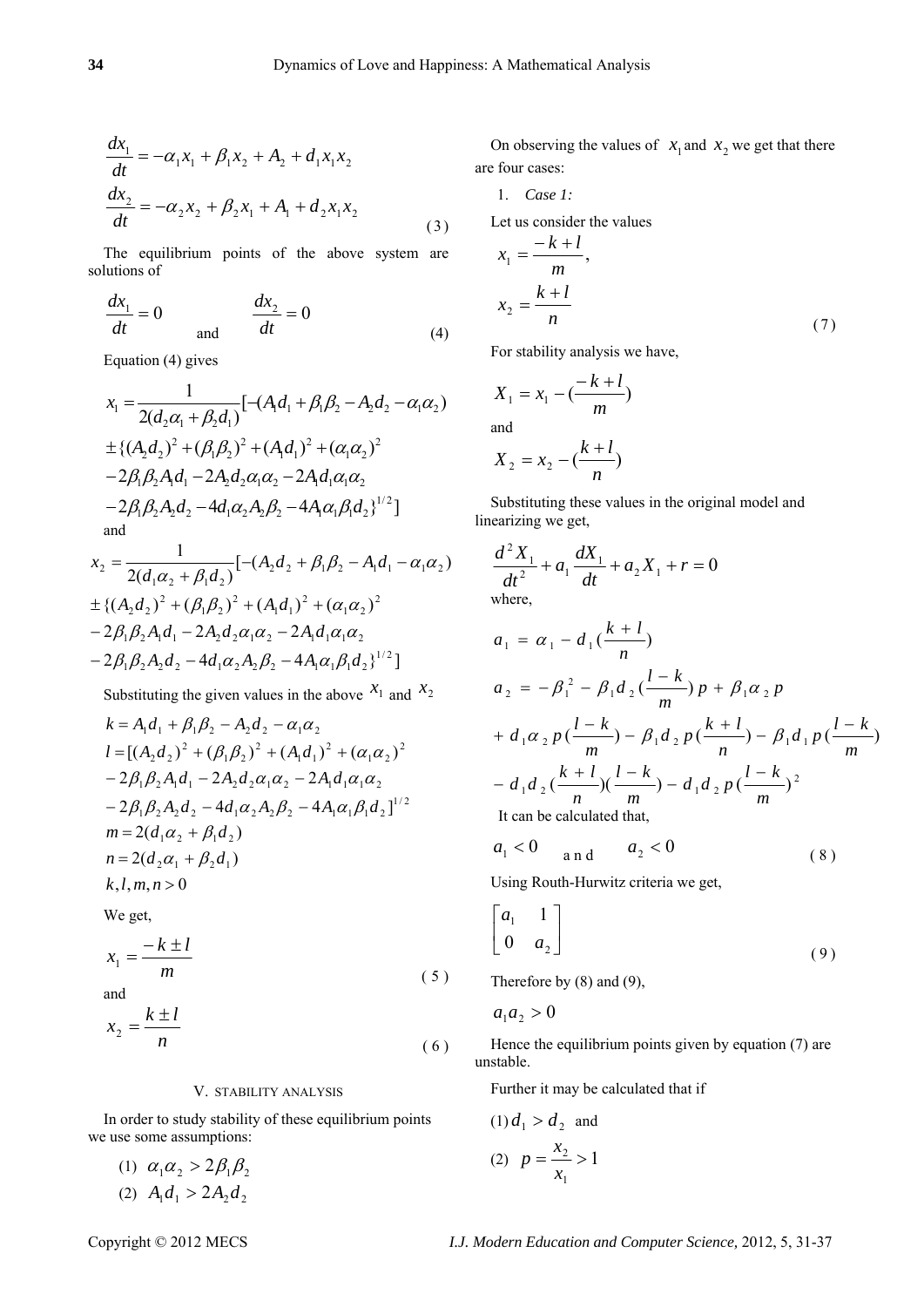Then,

 $a_2 > 0$ 

Therefore,

$$
a_1a_2<0
$$

Hence we get asymptotically stable system.

2. *Case 2* 

Let us consider the values

$$
x_1 = \frac{-k - l}{m},
$$
  

$$
x_2 = \frac{k + l}{n}
$$
 (10)

For stability analysis we have,

$$
X_1 = x_1 - \left(\frac{-k - l}{m}\right),
$$
  
and  

$$
k + l
$$

$$
X_2 = x_2 - \left(\frac{k+l}{n}\right)
$$

Substituting these in the original model and linearizing we get,

$$
\frac{d^2 X_1}{dt^2} + a_1 \frac{dX_1}{dt} + a_2 X_1 + r = 0
$$
  
where,

$$
a_1 = \alpha_1 - d_1 \left(\frac{k+l}{n}\right)
$$
  
\n
$$
a_2 = -\beta_1^2 - \beta_1 d_1 \left(\frac{k+l}{n}\right)^2 + \beta_1 d_1 \left(\frac{k+l}{m}\right)
$$
  
\n
$$
+ d_1^2 \left(\frac{k+l}{n}\right)^2 + \beta_1 \alpha_2 p + \beta_1 d_2 p \left(\frac{k+l}{m}\right)
$$
  
\n
$$
- d_1 \alpha_2 p \left(\frac{k+l}{m}\right) - d_1 d_2 p \left(\frac{k+l}{m}\right)^2
$$

It can be calculated that,

$$
a_1 < 0 \qquad \text{and} \qquad a_2 < 0 \tag{11}
$$

Using Routh-Hurwitz criteria we get

$$
\begin{bmatrix} a_1 & 1 \\ 0 & a_2 \end{bmatrix} \tag{12}
$$

Therefore by (11) and (12),

 $a_1 a_2 > 0$ 

Hence the equilibrium points given by equation (10) are unstable.<br>Eurthor it  $\mathbf{r}$ Further it may be calculated that if

 $d_1 > p(\alpha_2 + d_2)$ 

Then,  

$$
a_2 > 0
$$

Therefore,

$$
a_1 a_2 < 0
$$

Hence we get asymptotically stable system.

3*. Case 3:* 

Let us consider the values

$$
x_1 = \frac{-k+l}{m},
$$
  

$$
x_2 = \frac{k-l}{n}
$$
 (13)

For stability analysis we have,

$$
X_1 = x_1 - \left(\frac{-k-l}{m}\right),
$$

and

$$
X_2 = x_2 - \left(\frac{k+l}{n}\right)
$$

Substituting these values in the original model and linearizing we get,

$$
\frac{d^2 X_1}{dt^2} + a_1 \frac{dX_1}{dt} + a_2 X_1 + r = 0
$$
  
where,

$$
a_1 = \alpha_1 - d_1(\frac{k-l}{n})
$$
  
\n
$$
a_2 = -\beta_1 \alpha_2 p - \beta_1 d_2 p(\frac{l-k}{n}) + d_1 \alpha_2 p(\frac{l-k}{m})
$$
  
\n
$$
- d_1 d_2 p(\frac{l-k}{m})^2 - \beta_1^2 + \beta_1 d_2 (\frac{l-k}{n})
$$
  
\n
$$
- d_1 \beta_1 p(\frac{l-k}{m}) + d_1 d_2 p(\frac{l-k}{mn})^2
$$
  
\nIt can be calculated that.

It can be calculated that,

$$
a_1 > 0 \qquad \text{and} \qquad a_2 < 0 \tag{14}
$$

Using Routh-Hurwitz criteria we get,

$$
\begin{bmatrix} a_1 & 1 \\ 0 & a_2 \end{bmatrix} \tag{15}
$$

Therefore by (14) and (15),

$$
a_1a_2<0
$$

Hence, the system is asymptotically stable.

4. *Case4:* 

Let us consider the values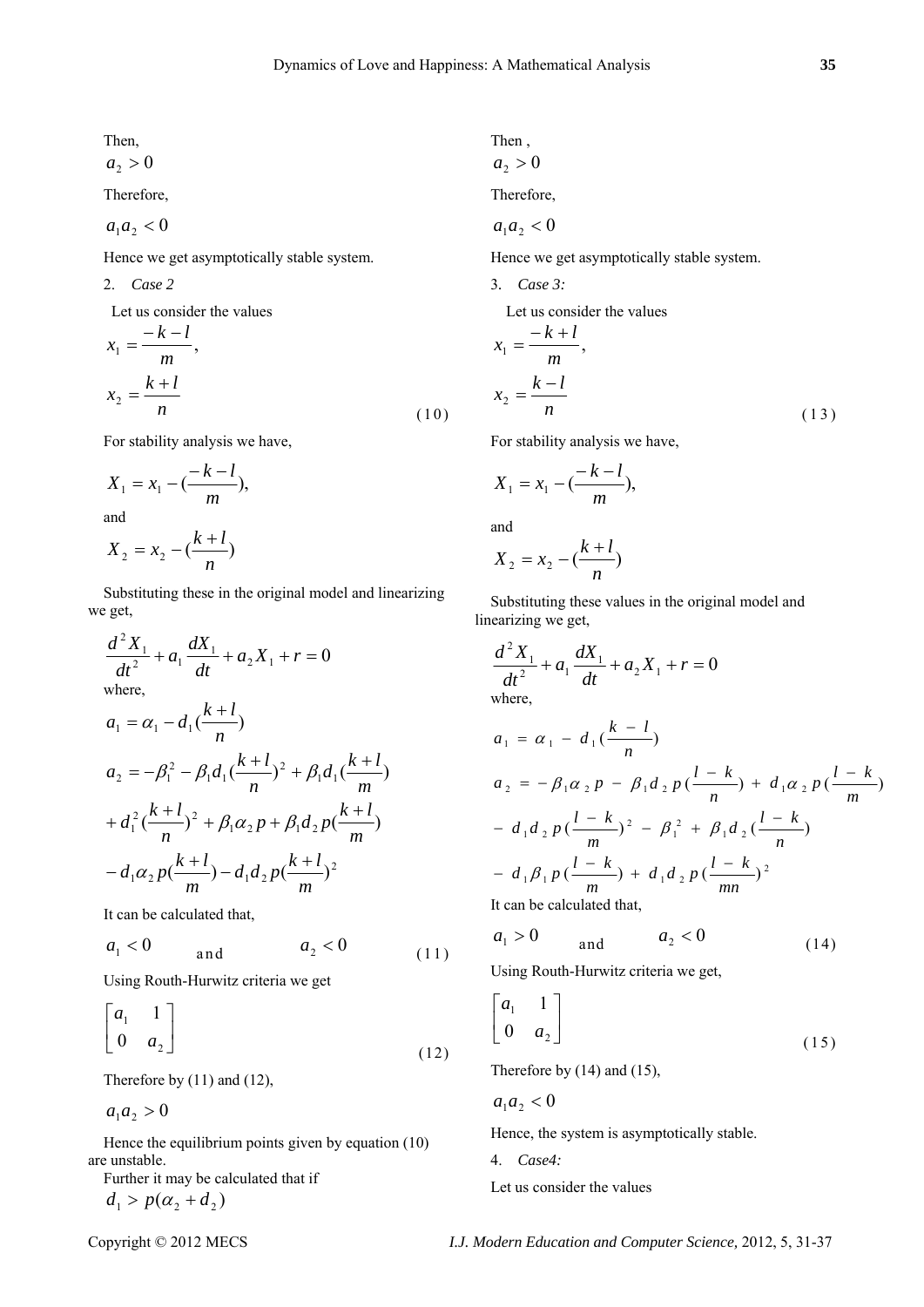$$
x_1 = \frac{-k - l}{m},
$$
  

$$
x_2 = \frac{k - l}{n}
$$
 (16)

For stability analysis we have,

$$
X_1 = x_1 - \frac{-k - l}{m},
$$

and

$$
X_2 = x_2 - \left(\frac{k+l}{n}\right)
$$

Substituting these values in the original model and linearizing we get,

$$
\frac{d^2X_1}{dt^2} + a_1\frac{dX_1}{dt} + a_2X_1 + r = 0
$$

where,

$$
a_1 = \alpha_1 - d_1(\frac{k-l}{n})
$$
  
\n
$$
a_2 = \beta_1 \alpha_2 p + \beta_1 d_2 p(\frac{k+l}{m}) - d_1 \alpha_2 p(\frac{k+l}{m})
$$
  
\n
$$
- d_1 d_2 p(\frac{k+l}{m})^2 - \beta_1^2 - d_1^2(\frac{l-k}{n})(\frac{l+k}{m})
$$
  
\ncan be calculated that

It can be calculated that,

$$
a_1 > 0 \qquad \text{and} \qquad a_2 < 0 \tag{17}
$$

Using Routh-Hurwitz criteria we get

$$
\begin{bmatrix} a_1 & 1 \\ 0 & a_2 \end{bmatrix} \tag{18}
$$

Therefore by (17) and (18),

 $a_1 a_2 < 0$ 

Hence, the system is asymptotically stable.

It is clear that all the four cases are giving as ymptotically stable system. Hence the proposed model results in asymptotically stable system.

#### VI. CONCLUSIONS

The determination of the behavioral parameters is undoubtedly a difficult task, although some studies on attachment styles [9, 10, 11] suggest ways of identifying categories of individuals with high or low reactive-ness or forgetting coefficients.

The model considered in this study has remarkable properties since it is asymptotically stable. In the present study, the necessary and sufficient conditions for asymptotic stability are

(1)  $\beta_1\beta_2 < \alpha_1\alpha_2$ ,

$$
(2) A_1 d_1 > A_2 d \quad (= \frac{A_1}{A_2} > \frac{d_1}{d_2})
$$

(1) tells that the system is asymptotically stable if the (geometric) mean reactive-ness to love  $\sqrt{\beta_1 \beta_2}$  is smaller than the (geometric) mean forgetting coefficient  $\sqrt{\alpha_1 \alpha_2}$ .

(2) tells that the system is asymptotically stable if the ratio of appeals 2 1 *A*  $\frac{A_1}{A_2}$  is greater than the reciprocal of ratio

of mutual intensiveness coefficient 
$$
\frac{d_1}{d_2}
$$
.

The stability of proposed model shows that the effect of learning and adaptation and synergism after living together is an important factor. Hence it can be concluded that in arrange marriages the emotional interaction of two individuals plays an important role in modeling. Although it is clear that emotion of a particular individual with respect to other cannot increase infinitely. But there is existence of learning and adaptation.

#### **REFERENCES**

- [1] J.C.Sprott "Dynamics of love and Happiness", Chaos and Complex Systems Seminar in Madison, Wisconsin 2001.
- [2] Stenberg, R.J. & Barnas, M.L. (Eds.). The psychology of love. New Haven, CT: Yale University Press 1988.
- [3] S.H.Srogatz, Nonlinear Dynamics and Chaos with Applications to Physics, Biology, Chemistry and Engineering, Addison-Wesley, Reading, M.A. 1994.
- [4] S.H.Strogatz. Love affairs and differential equations, math.Mag. 1988; 61: 35.
- [5] Sergio Rinaldi , "Love dynamics", 1998; 95: 181- 192.
- [6] R. R. Kobak, C. Hazan. Attachment in marriage: the effect of security and accuracy of working models, J. Personality Social Psych. 1991; 60: 861-869.
- [7] E. Scharfe, K. Bartholomew, Realiability and stability of adult attachment patterns, Personal Relationship 1994; 1: 23-43.
- [8] J. Wauer, D. Schwarzer, G.Q. Cai, Y.K. Lin, "Dynamical models of love with time-varying fluctuations" 2007; 188: 1535-1448.
- [9] K. Bartholomew, L. M. Horowitz. Attachment styles among young adults: a test of a four-category model, J. Personality Social Psych. 1991; 61: 226-244
- [10] K.B. Carnelly, R. Janoff-Bulman. Optimism about love relationships: general vs. specific lessons from one's personal experiences, J. Social Personal Relat. 1992; 9: 5-20.
- [11]D.W. Griffin, K. Bartholomew, Models of the self and other. Fundamental dimensions underlying measures of adult attachment, J. Personality Social Psych. 1994; 67: 430-445.